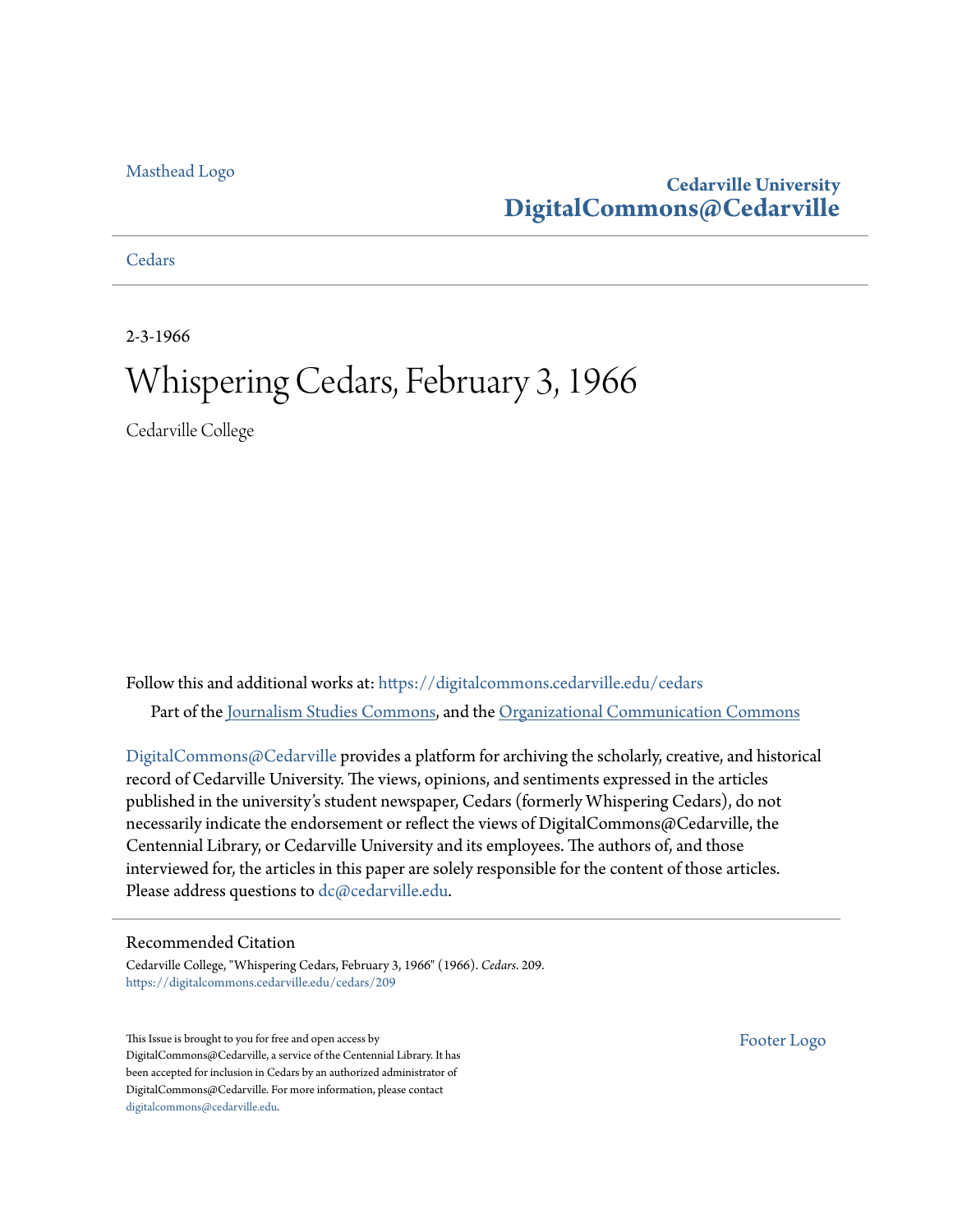# WHISPERING CEDARS

VOL. 1, NO. 4 CEDARVILLE COLLEGE, CEDARVILLE, OHIO FEBRUARY 3, 1966



# Science Dept. Greenhouse

The Science Department has one half block off the campus ites for continued approval. to increase its study facilities.

The greenhouse which is 70 been satisfactorily met. the department's needs for a and equipment. *long* time. Dr. Metz will submit his re-

already put the greenhouse to cation within the next few<br>already put the greenhouse to weeks. use, ferns, alga, geraniums and begonias are currently being raised. The rats owned by the department will also be housed in this building according to current plans.

aid in studies and research.

#### A SON ARRIVES IN MIDST OF FINAL EXAMS

born to the John Bigelows on tion. January 19. The bouncing boy weighed nine pounds, four awareness of some student ounces.

Although the baby had been expected since the Saturday before, John caught his mother tion which she was taking at proved. home.

. Judy, "but I finished the exam tention was paid to the condi-

this semester.

# Purchases Cautious Optimism Prevails in Teacher Education

purchased a greenhuse just <sup>several</sup> conditions as pre-requis- Elsie Nicholson has recently ac-Initial approval of Cedarville

feet long and 15 feet wide was Part of the purpose of the re- versity, has much experience in purchased for \$2500 from cent visit of Dr. Earl Metz of the public schools, and has been James Oliver. This includes the State Department of Edu- on the Western Reserve faculty the lot and the greenhouse. cation was to determine if the as director of teacher education. The structure is heated by a above stipulations have been hot water furnace. Included in met. Other goals of the visit the building are all the wooden included the analysis of the flats, pots and soil to meet Cedarville program, facilities,

port to the State Board of Edu-The botany department has cation within the next few

This welcome addition to division, noted that students kill High-School, New Jersey, for the Science Department will and faculty might indulge in several years. He holds an M.A. many students have expressed sume duties as assistant prointerest in the visit by the State fessor of social science Febru- room bumping the desk and horrors." authorities. Dr. Johnson, chair- ary 2. Mr. Monroe has been man of the education-psychology teaching social science at Cresscautious optimism in regard to from Montclair State College Since teacher education is <sup>a</sup> vital part of the college program, the future development of the and will teach political science education program.

A son, John Richard, was tions offering teacher certifica-Dr. Johnson also stated that are made regularly to all institu-

> Dr. Johnson indicated an criticism concerning the possi bility that college publicity might have misled students to

"I was taking my drama final as such an outstanding event has taken post-doctoral work when labor began," explains that perhaps less immediate at-at Cornell University. before going to the hospital, tions which would later have to much to my husband's anxiety." be met. He also observed that Kettering Laboratories and will Since coming home from the there was never any intent to be on the Cedarville campus hospital, Judy has taken five mislead the students and that Tuesdays and Thursdays. final exams and written <sup>a</sup> the initial approval may yet beseven-page paper. It sounds like come the final approval docuseven-page paper. It sounds like come the final approval docu-<br>she has accomplished quite a bit ment with possible modifications. of the S. Fairborn Baptist the initial approval was viewed As part of the development Church.

College as a teacher training in-of the Cedarville College teachstitution in June 1963 included ers' education program, Dr. In the opinion of college of-faculty. Dr. Nicholson received ficials all these conditions have her Ph.D. in elementary educacepted an invitation to join the tion from Western Reserve Uni-

# Monroe & Black New Faculty

Mr. Allen L. Monroe will asand geography at Cedarville.

such visits by state personnel directing the food service at Mr. Monroe's interests include Word of Life's Schroon Lake Camp, working with church State fullback, was named to <sup>a</sup> youth groups, and athletics. Mr. berth on the All-American ARE YOU A POET? Church.

The Dean further stated that  $_{\text{the}}$  University of Floride and the midwest. Joe feels that his to Whispering Cedars, Box 277. the University of Florida and

Dd. Black is employed at the

# **ISPECIAL LETTERS**<br>TO EDITOR ISSUE



#### Dear Editor:

The following letter was sent to Dean Mcintosh asking for a room change. I send this letter to you as a means of making public a protest against the continued use of Cedar Hall as a dorm. I feel that this letter, although blunt and vivid, adequately dethe Shack.

"I found a great lack of privacy. I was in reality not least ten. My room is no more than a hallway used by people visiting in rooms, pop drinkers, people in need of john facilities, people using our mine a plane. mirror, and people leaving the rooms.

reading over my shoulder.

"The Shack offers no environment ror personal private (More Letters to the Editor devotions. Except a person be inside.)

able to put himself in a state or self-hypnosis, he can not escape the effects of his room in Grand Central Station.

scribes the problems faced in denting our cars with their the continued use of Cedar bikes like veteran kamikaze Hall, so accurately named as pilots, and sicking their buck- "The neighborhood o f f e r s hoards of sibiling terrorists who spend their time dumping out our trash cans, rolling our trash cans across our porch and sidewalks, beating our windows and doors, blowing horns night and day in our windows. screaming like a myriad of banshees, roller skating across our porch, play ing king-of-the-mountain next to our windows, marking our cars with soap, scratching and tooth mongrels on us as we leave the dorm.

rooming with one, but with at ed like an anathema by the "The Shack has been treat maintenance crew.

"The walls are so crooked and the floors so wavy that three points no longer deter-

"I have found study nigh on weak (scholastically, physical impossible. I started out this ly, and spiritually) and sickly year with discipline and de-· and not many sleep. I WOULD termination only to be worn RATHER SWITCH THAN down by the continual din of FIGHT! It would be best to down by the continual din of FIGHT! It would be best to<br>the game room atmosphere remove this eyesore from the and by other loud noises seep-picture of our campus. Since ing through the wafer walls. this cannot or will not be done These noises are only supple-immediately, I request per mented by th e parade of mission to remove my pres people marching through the ence from this chamber of "In summary, for these rea sons many among us are

MIDWEST ALL-AMERICAN

Joe Stowell, Cedarville's All-Coaches Association.

in the midst of a final examina-program was completely ap-will teach organic chemistry. Dr. game. The team represents all If you have poetry which you believe that the teacher training cepted a part-time position and erees at the end of each soccer many needed realms as possible. Dr. Clanton Black has ac- inations of the coaches and ref-tent of the paper to include as Black received his Ph. D. from the schools that play soccer in would like published, send it

JOE STOWELL NAMED TO placing on the All-Ohio team helped him win this honor given by the National Soccer

Monroe is an active member in Midwest Soccer Team. There Whispering Cedars is look the Franklin Lakes Baptist are two such teams, one in the ing for good poetry from our east and one in the midwest. student body. We are trying to Selections are based on nom-increase the variety and con-

| <b>CAMPUS CALENDAR</b> |  |                                                                                                                                                                                                                               |  |  |
|------------------------|--|-------------------------------------------------------------------------------------------------------------------------------------------------------------------------------------------------------------------------------|--|--|
| February 2             |  | Classes Resume                                                                                                                                                                                                                |  |  |
| February 2             |  | Walsh, Basketball - Away                                                                                                                                                                                                      |  |  |
| February 5             |  | Basketball, Detroit College - Home                                                                                                                                                                                            |  |  |
| February 8             |  | Basketball, Ashland - Home                                                                                                                                                                                                    |  |  |
| February 12            |  | Basketball, Bluffton - Home                                                                                                                                                                                                   |  |  |
| February 14 - 18       |  | Spring Bible Lectures                                                                                                                                                                                                         |  |  |
| February 15            |  | Basketball, Cleveland State                                                                                                                                                                                                   |  |  |
|                        |  | University - Away                                                                                                                                                                                                             |  |  |
|                        |  | the control of the control of the control of the control of the control of the control of the control of the control of the control of the control of the control of the control of the control of the control of the control |  |  |

SOCCER TEAM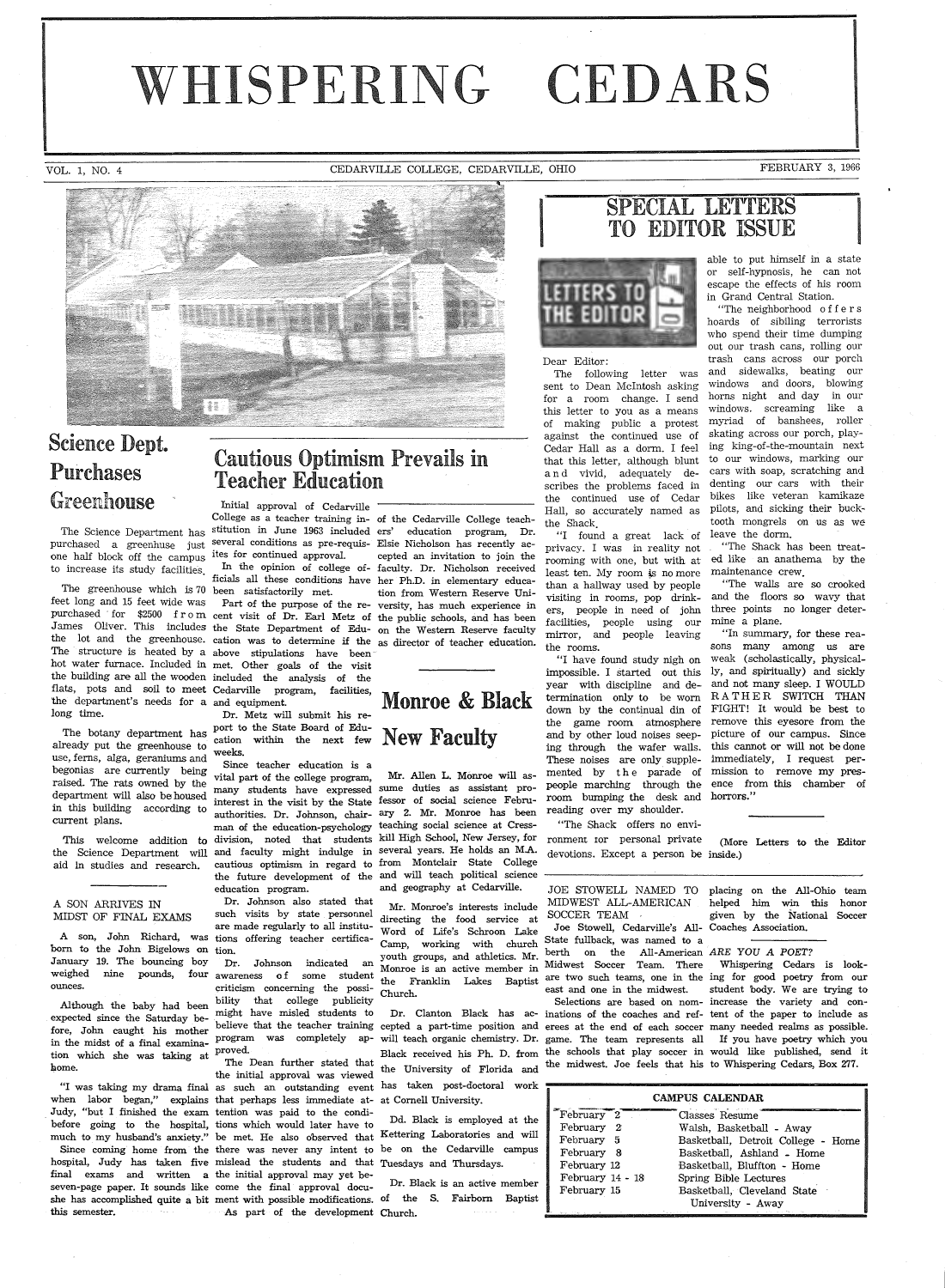|  |  | Dear Editor. |
|--|--|--------------|
|--|--|--------------|

WHISPERING CEDARS A Journal of Student Fact and Opinion Published Fortnightly by the Students of Oedarville College, Cedarville, 0. Editor: Michael Nicholls Assistant Editor: Gregor Mehaffey Feature Editor: Carolyn Berg Business Manager: Stephen Brown Art Editor: Deborah Miller Sports Editor: James Hay

Circulation Manager: Larry Montgomery Photographer: Dennis Dawes

Staff: Kathy Cartner, Pat Fulop, Arnold Fruchtenbaum, James Comden, Shirley French, Dick Petitt, Walt Keib, Sheila Soloman, Ruth Williams, Carolyn Homan, June Ellen Elkin, Frank Jenista, Jessie Lennox

# *EDITORIAL*

A couple of weeks ago, a panel discussion was hel<sup>2</sup> at Wilberforce University on the Christian attitude towards sex. Supposedly, all sides of the controversy were represented by Rev. Edwarl Smith for the conservatives; Rector Carstens for the liberals; and Mr. Bruce Rodgers for the moderates. A Mr. Mathews of the Ecumenical Training Institute in Chicago was the moderator. As it turned out, there were only two sides to the issue, the conservative and the liberal.

In general, the onlookers felt that Rev. Smith carried the liams Hall were built (before gardener. There was nothing the unique Codenulle program evening. Why? Because he had something in black and white that he believed in and conducted his approach to the problem Junior rock out in the pines: in ander the was obligated to do Lauded by constituency and alin a like manner. On the other hand, the two gentlemen who when chanel hell ringers would bis evistence. supported the new morality of the liberal view really did not hide in the pines; when couples impress the audience with either their arguments or answers. would go to the pines to be in a like manner. On the other hand, the two gentlemen who when chapel bell ringers would his existence.

Using the Bible as the basis for the absolutes he believed fires and installation ceremonies  $\alpha_{\text{old}}$  in the same thing with in, Rev. Smith pointed out that sex is not wrong or ugly within at the edge of the pines. The innocent babes to be killed the proper bounds of marriage. Rector Carstens, on the other pines speak to me of the cam-without questioning God's goodside, portrayed an attitude which finds its answers in "Is it pus life of Cedarville, just as the ness. To Flew this is the same the most loving thing I can do for this individual at this time." school newspaper reports and as claiming there is <sup>a</sup>gardener According to him there are instances when both pre-marital comments on the student hapand extra-marital sex are permissible within this superstruc- penings of the college campus. the garden Exep if there is one ture. "Our morality, is not based on what is prohibited, but Can there be any name more the garden. Even if there is one, what is possible," he said. "To be good or right is often full of meaning and uniquely if he does nothing. cruel," he continued, "Therefore we must base our decisions Cedarville's than Whispering on love rather than law."

There are several problems which arise with this new 100 whole in one issue that the fact could be found the which would destroy morality as Rev. Smith so quickly pointed out. First, the absolutes of the Bible are discarded in favor of a relativism to go with Whispering Cedars. I my faith in God. He wanted which ends in the principle that the end justifies the means. appropriate saying or Scripture acter would not allow which Secondly, the age old problem of passion versus reason so well pointed out by Milton and Burke to the student of English literature also enters into the picture. Man's reasoning is not  $\mathbf{r}_s$  a sketch of the pines of Old too clear· when dominated by passion. And since. this new morality is based on a REASONable approach to "love", which  $\frac{1}{r}$  stating the purpose of the paper. in turn is closely connected to passion, this problem too seems we are that the printing staff honing process of a fine educato remain unanswered. A third problem, quickly painted out by Dr. Williams, is the feeling one would experence if his or her mate were known to be partaking in this new morality. The I would also like to suggest not proper us to meet the spirretort might be offered that it would not occur since it would that the paper be made avail-<br>not be the "most loving thing" for the groups. If it is defined as a little it would be interesting than procrastination? not be the "most loving thing" for the spouse. If, this is true, able at a reasonable cost to aries? Are we content to gradu-<br>then there isn't any room for it at all in actual with the line of the spouse of the spouse of t then there isn't any room for it at all in extra-marital cir- alumni and other interested peo-<br>cumstances. The with enough knowledge of which the service program ap-

Ine greatest value gained from attending the debate-dis- a year or two ago would be school student? We, as a stu- Let us not allow this vital part cussion, was not necessarily hearing the other sides' views on especially interested because dent body, must educate our- of the CC program to lag bethe matter, (although it was an education in itself) but seeing they would still know many of selves beyond the narrow range hind as our school moves on to someone who did have in his world view, a competent and the students and be interested consistent attitude towards a problem facing the world  $today$  in what they were doing. It was largely for this reason, that the conservative Eible based view, won out. Here was opportunity not only to present the Biblical view on the matter, but also to present the plan surface and expand Whis- with are not burning draft cards, and competent as Rev. Smith? and purpose of regeneration. Would we have been as capable coming weeks and months.

CEDARVILLE, omo

Dear Editor,

I would like to compliment you and your staff on the work you have done to improve not only the look, but also the articles in this year's Whispering ability.

top of the paper. I was really plot while the other could find disheartened when I heard you no evidence for such an assumpwanted to change the name of tion. After extensive efforts to under the Spirit's tutelage to the paper. To me Whispering observe the gardener or some bring the gospel effectively to Cedars speaks of some of the effect of his presence, the pro-the intellectual sinner, we should tradition that is Cedarville Col-ponent of the gardener hypoth-be better equipped to reach the lege. When I think of whispering esis concluded that the garden-average person. For Christ's cedars, I think of "The Pines" er was invisible, intangible, in- sake, let us be the best we can. at the end of Williams Hall, and audible and absent from any the way they whisper and moan evident efforts to improve the when the wind blows through state of the "garden." them. I think of what they could tell you-of the moonlight and Was there <sup>a</sup>gardener? All the taken place-if only they could the advocate had not really made days before the gym and Wil- nothing to the person of the been an integral part of the alone; and when we had bon- talists do the same thing with Cedars?

have several ideas such as an something tangible God's charverse in one corner; or perhaps would test his existence. Main; or perhaps a subtitle glad to help you.

Over vacation I met a friend who attends Oberlin College. An

daylight adventures that have evidence said there was not, and Dear Editor talk. I think of the pines in the an assertion because he denied Christian Sorrico Activities her

> Flew claimed that Fundamen- excellence fading? God. For instance, we can allow there might just as well not be

You wrote in one issue that to tell him something, the oc-After this, Steve challenged me

and art department would be tion. Are we, the students of ple away from the campus. Al-contemporary thought to meet pears to need re-evaluation, umni that have only graduated the needs of the average high modification, and modernization. This was a challenge of <sup>a</sup> seeking mind made sharp by the merit a full-time director? Cedarville, willing to be satisnot prepare us to meet the spirof ideas presented in a denomin-greater things for our Lord! ational school. The people we

I trust that you will be able graduated from high school **contained to the school** and the school of the school of the school of the school of the school of the school of the school of the school of the school of the schoo

of frail human minds, what good is it?

Cedars. The paper even has the ble that Rev. Robert Flew, D.D., in our library. Let us attend appearance of a newspaper now, had presented to some funda-lectures by men with whom we and this helps add to its read- mental theologians. The gist of do not agree. Most practically, I would also like to tell you flowers and weeds in a jungle on our campus in which we clash how happy I am to see the name clearing. One man was insist-with these current trends of Whispering Cedars back at the ing that <sup>a</sup>gardener cared for the thought each Saturday morning. enlightening conversation fol-braries of neighboring colleges lowed. Steve paraphrased a para-with books that will never be the parable was this. Two men let us become involved in the were considering a riot of Campus Evangelism movement Let us spend time in the li-

If we can handle God's Word

\* \* \*

Joe *Snider* 

Christian Service Activities has u n i q u e Cedarville program. area in which tiny CC took <sup>a</sup> back seat to none. But is this

Why do some upperclassmen students literally beg for an assignment, yet receive none? Quite a change from complaints about compulsory service, eh?

Why do freshmen have extreme difficulty finding an assignment? What of underclassmen who desire four years' experience? What of the  $\frac{1}{2}$  who will not graduate? Where else will they gain this experience? Is CC failing them?

Why must Christian Service pick up the financial, "peanuts"?

When will Christian Service

Why are freshmen considered too immature for these activities? Would not a practical training program be more desir-

There are many aspects in

Bob *Clater* 

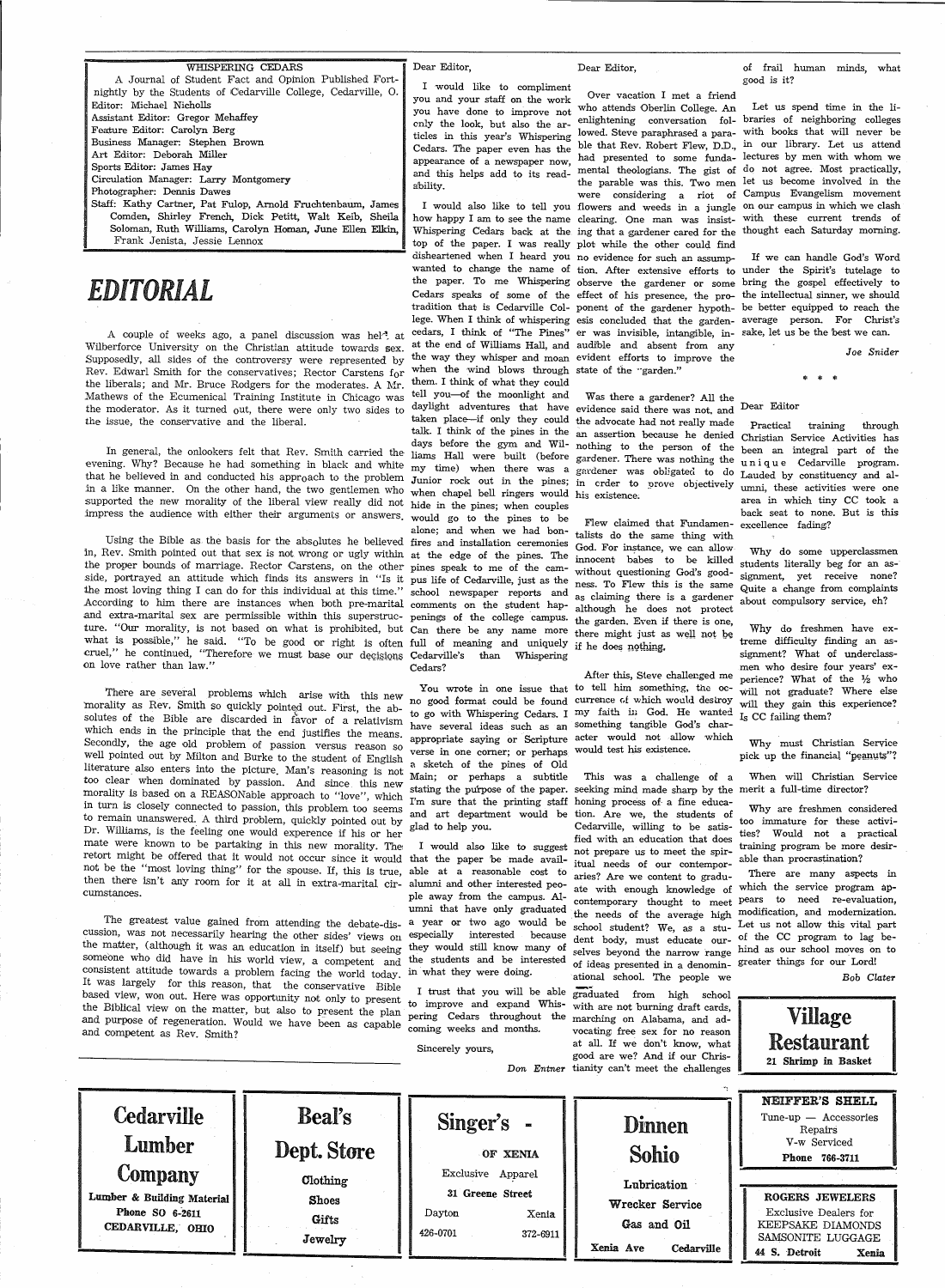# **In Times Like These the light of his convictions.** It is not his convictions that I am op-<br>posing, but only such unfounded

### AN AXE TO GRIND

When the first issue of Whispering Cedars appeared for the -current school year, the opinion survey question was stated as follows: Is Cedarville College ,conducive to learning in the aspect of open-mindedness and free thought? While most ans-the GARB's. I feel that they have wers on both sides were well <sup>a</sup>tendency to be clannish and <sup>a</sup> thought out, some comments tendency to deny the possibil-,of criticism were both untrue ity of truth to those who are not .and unfounded. One person in their movement. But at the stated that too many of our per- same time, I must admit that my sonal feelings and ideas were opinion of the GARB's has undenied by the administration. dergone a change for the better. .Another person quite boldly announced that any outside opinion GARB's were with those who not associated with the religious were found at Shelton College. -convictions is scorned and be- .rated, and there is little tolerance towards the holders of :such opinions. A third person .stated that we are not encour- .aged to form opinions but are <sup>g</sup>iven interpretations. A fourth .rebuttal went that if you don't think the way the school thinks, they won't let you in. It is state- :ments such as these that I feel .are false and unfounded and the authors only have an axe to grind.

.Allow me to state my position dearly. Politically, I would most aptly be considered a liberal. <sup>I</sup>opposed Goldwater and supported Johnson. I am a full-fledged integrationist and for the most part, I support the Civil Rights movement. Nor do I believe that intermarriage between white and Negro is forbidden in Scripture. In the Christian sphere, I am a fundamentalist. Theologically, I am· a Dispen-I had little use for them and no sationalist. By church affiliation, respect for them. But after com-I am not GARB but a member ing to Cedarville, I saw that of the  $IFCA$  and proud of it, the GARB's at Shelton were not

not been able to accept all their<br>of these tenets to which I ad-<br>here. But I have yet to see my-<br>convictions. But Cedarville Col-<br>self feeling any intolerance lege is a GARB school by con $s = 1$  from the administration. I have viction and it is only natural been given freedom to think that they present their material upon these things as I wish. The in the light of GARB distincfact that I am able to state my tives and Christian prospectives. beliefs in the school newspaper To become bitter over a so-called would indicate that Mr. Mcln- GARB indoctrination is useless tosh is not exactly running a and will help neither the school Nazi Gestapo. The admissions nor the individual for he will department knew very well also present his arguments in-



did not share the religious contrary opinions.

dergone a change for the better.



*Arnold* G. *Fruchtenbaum* 

representative of the GARB's as<br>Obviously, Cedarville as a a whole and have grown to whole does not agree with most  $\ddot{a}$  whole and have grown to 'or these tenets to which I ad- appreciate them although I have

by Arnold G. Fruchtenbaum that I was not a GARB and so statements as found in the first

victions of the school, but this <sup>A</sup>fifth person answered the did not debar me from entrance question that we should stay as into Cedarville. I have yet to we are; we are just right. I do shut me up because I am ex-are not "just right." We should pressing a contrary opinion in not stay where we are. I think its restrictions, but the responsiclass, and I have expressed con-<sup>a</sup>number of improvements need bility for total development of Now I do not fully agree with prayer meetings as they are run the school. It is the responsibilty changed. I think there is a need for a better presentation of the views of the opposition especially in our Bible classes. I decisions.

> not emotional qutbursts from ing the total man. having an axe to grind.

> > SPRING

BIBLE

LECTURES

February

14 -18

Alford

Auditorium

Jacket

go.

*Foshven* Ø**o**<br>Siges abeau Eale

Alivays<sup>2</sup> 1 step anead

the

 $\mathbf{O}$ 

The *Juniors* 

Seniere are First on to a successful SEASON

**The Question at Issue**<br>Does the life at Cedarville of life that most of us know

to be made. I think that the <sub>the person does not rest with</sub> now are basically ineffective of the individual to develop tion with a simple yes or no. and the format needs to be himself under any circumstances. There are areas in which we are enlightenment through some of total man."

My previous experiences with witter in the disciplinary com-<br>
My previous experiences with witter in the light of recent also think that there is a need lege does develop the total man. tent of our cultural program is for a clearer concept of law and  $_{\rm To}$  achieve  $_{\rm such}$  a goal  $_{\rm re}$  only dressing up for dinner. The mittee in the light of recent forcing a student to engage in our size give the students the No person has yet been dis-situations on the one side, and cultural program. 2) Christian missed from Cedarville for con- presenting a positive, practical service—it is very easy for a trary thinking. Dismissal comes program which will attract the person to dodge his Christian from actual infraction of the student to greater involvement service requirement, The school rules. This would be the case by his own choice on the other needs to provide a full-time for any school, Christian or side. Requirement acquaints him service director in this area to secular. Now I am not at all with the possibilities; reason-see that opportunities are availadvocating that all anti-Cedar- ableness and relevancy compel able. Also, the freshmen should ville criticisms cease. I am only him to continue. As long as not be neglected in this area. making a plea that such crit- Cedarville College maintains this  $M_{\text{Sup}}$  of our freshmen are only icisms would be thought out balance it will offer to its stu<sub>r</sub> with us for one or two years. and founded upon fact, and dents the possibility of develop- Granted many of our lacks are  ${\rm spiritual,}$  academic, and social right to expect an adequate

*Gary Harris-'66* 

Basically, the responsibility of the school ends with the provision of the tools and opportunities for development. It is then our responsibility to avail ourselves of these avenues for our own development. Generally, Cedarville does provide a good program for the development of . the - student. However, in the area of intellectual stimulus, our program is, at the most, superficial. We need to be  $t$ : the how to enter into controversy, discussion and debate<br>intelligently without precon-<br>ceived ideas that we haven't completely analyzed as to their basic validity. We need to be prepared to reach our fellow

have a Cedarville professor not agree with this either. We <sub>somewhat</sub> hampers our cultural in order to fully develop "the *College develop the total man?* nothing a'bout, much less how to stand Christianity against. This area is a vital part of our edu-<sup>I</sup>feel that Cedarville College cation and cannot be neglected

#### *Joe Stowell-'66*

*Jon Skillman-'67*  many areas in which we excel. Yes, I believe Cedarville Col-1) Culture-right now the ex-One cannot answer this queslacking. However, there are Two areas that we lack in, are: the result ot a lack of money, We may be pioneers. However, the rest of the world is in the space age.

*Ted Oakley-'67* 

Home Basketball and the contract of the contract of the contract of the contract of the contract of the contract of the contract of the contract of the contract of the contract of the contract of the contract of the contract of the contra **Games DETROIT** FEB. 5 ASHLAND FEB. 8  $\bullet$ FEB. 12 BLUFFTON



collegians for Christ who are